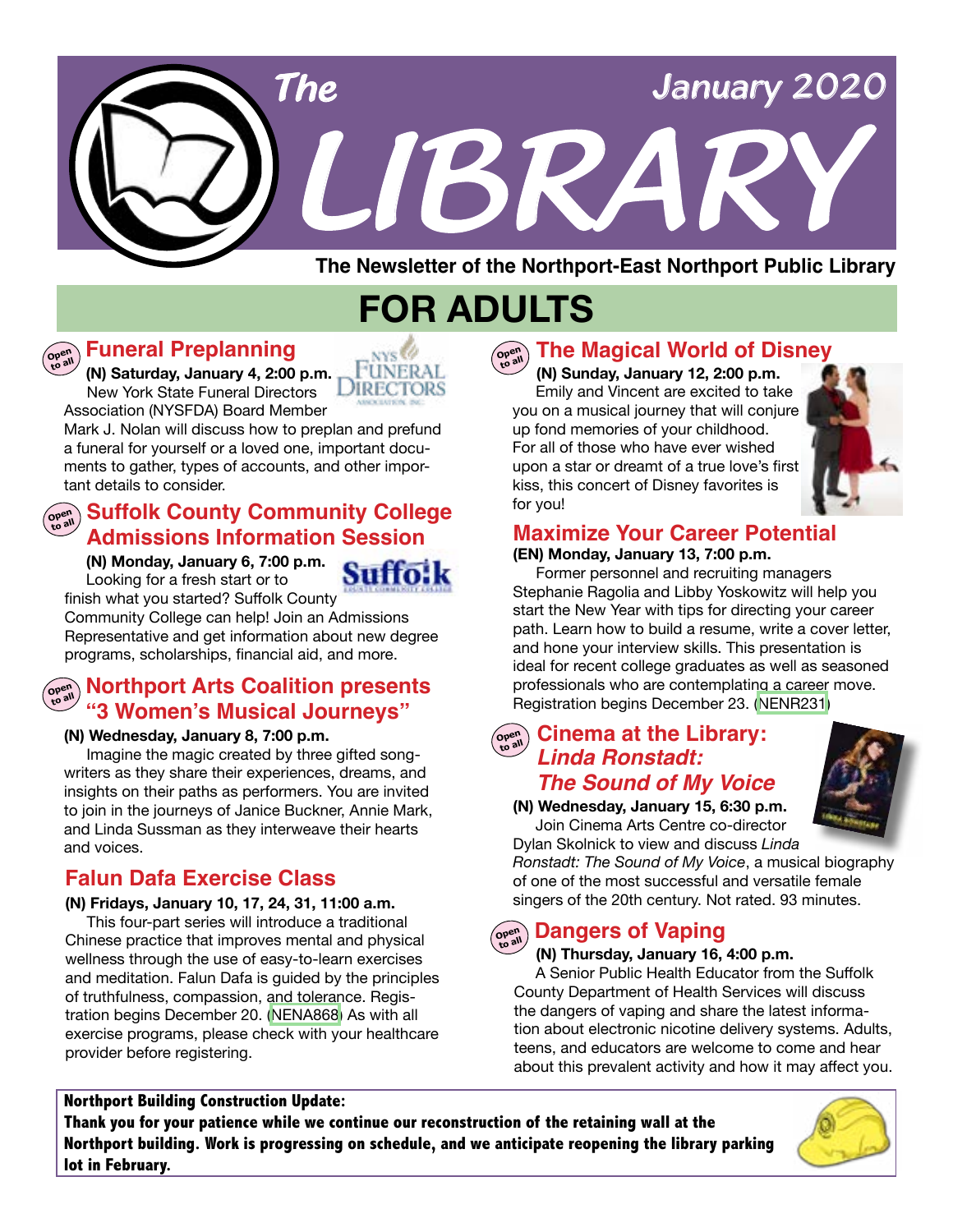# **FOR ADULTS**

### **Computer Classes**

# **FOR ADULTS**

### **(EN) Tuesday, January 21, 7:00 p.m.**

 In this demonstration class, learn how to clean and speed up your Windows computer, protect it from viruses and spyware, minimize junk email, and more. For intermediate computer users. Registration is underway. [\(NENC332\)](https://search.livebrary.com/record=g1087103~S43)

# **Audiobooks and eBooks Online**

### **(N) Tuesday, February 4, 7:00 p.m.**

Learn how to download and use eBooks and audiobooks from the Library's website. Demonstrations will include username and password creation, maneuvering the website, finding and downloading the items, and more. Registration is underway. ([NENC334](https://search.livebrary.com/record=g1087108~S43))



### **SeniorNet: Streaming Video**

### **(N) Tuesday, January 14, 2:00 p.m.**

#### **Open to all Blood Pressure Check**

Join us to learn about the different ways to stream video programming via your TV, tablet, computer, or phone. Registration is underway. [\(NENC331\)](https://search.livebrary.com/record=g1088619~S43)

# **Defensive Driving**

# **AARP Smart Driver Course**

**(EN) Tuesdays, January 7 & 14, 7:00-10:00 p.m.** 

Applications are currently available in both library buildings. Fee: \$36

### **(EN) Saturday, January 18, 9:30 a.m.-4:00 p.m.**

In person registration begins December 30 at the East Northport Library only. [\(NENA871\)](https://search.livebrary.com/record=g1096021~S43) Fee: \$20 for AARP members (\$25 for nonmembers) payable to AARP by check or money order only.

# **Open to all Fireside Friday: Hornucopia**

 **Wednesday, January 8, (N) 9:30-10:30 a.m. (EN) 11:00 a.m.-12:00 p.m.**  A nurse from Visiting Nurse Service is available to provide a blood pressure check.



### **(N) Saturday, January 25, 11:00 a.m.**

 Penn Hongthong will demonstrate how to make vegetable wontons, serve them in soup, and then participants will make six of their own wontons to take home to fry or steam. A \$5 nonrefundable materials fee is due at the time of registration. Registration begins January 3. ([NENA873\)](https://search.livebrary.com/record=g1096546~S43)

# $\begin{bmatrix} \mathbf{Cov}_{\mathbf{Cov}}^{\mathbf{Cov}} \end{bmatrix}$  Dana Simone: In Concert

# **Vegetable Wontons for Chinese New Year**

## **All About Craigslist**

### **(N) Tuesday, January 7, 7:00 p.m.**

 Would you like to buy or sell items on the popular classified advertising website Craigslist.org? This lecture will cover the basics of account creation, checking reliability of sellers and buyers, online safety, and more. Registration is underway. [\(NENC330\)](https://search.livebrary.com/record=g1087104~S43)

 **(EN) Friday, January 31, 7:00 p.m.** Join French horn quartet Hornucopia for an evening of music featuring an eclectic mix of classical, pop, and rock favorites. Hornucopia is composed of a group of four friends, all career music educators and hornists from the Northport and Huntington areas.

### **(EN) Wednesdays, February 12 & 19, 1:00-4:00 p.m.**

In person registration begins January 22 at the East Northport Library only. [\(NENA878\)](https://search.livebrary.com/record=g1096594~S43) Fee: \$20 for AARP members (\$25 for nonmembers) payable to AARP by check or money order only.

# $\begin{bmatrix} \mathbf{Cov}_{\mathbf{Cov}_{\mathbf{A}}^{\text{out}}} \\ \mathbf{Cov}_{\mathbf{A}}^{\text{out}} \end{bmatrix}$  **Northport Arts Coalition's Do-ing Music presents Luminous Sounds**

### **(EN) Wednesday, January 8, 10:00, 10:30, 11:00, or 11:30 a.m.** [\(NENA879](https://search.livebrary.com/record=g1096617~S43)) **(N) Tuesday, January 21,**

 **9:30, 10:00, 10:30, or 11:00 a.m.** [\(NENA880](https://search.livebrary.com/record=g1096620~S43))

A volunteer from the Health Insurance Information, Counseling, and Assistance Program (HIICAP) will answer questions, one-on-one, about Medicare and supplementary insurance by appointment. Registration begins January 2.

## **Medicare Counseling**

**American Sign Language Classes (Integral of the UPA)** Fridays, February 7, 14, 21, 28,<br>
(N) Saturdays, February 1, 8 ,15, 10:00 a.m. **(EN) Thursdays, February 6, 13, 20, 27, 9:00, 10:00, 11:00 a.m., or 12:00 p.m.** [\(NENA876](https://search.livebrary.com/record=g1096868~S43)) **(N) Fridays, February 7, 14, 21, 28,**

**(N) Saturdays, February 1, 8 ,15, 10:00 a.m.** American Sign Language is the third most used language in the United States. In this beginner course you will learn finger spelling, numbers, vocabulary, grammar, facial expressions, basic conversational phrases, and Deaf culture and history. Instructor Rosemary Algios holds a degree in American Sign Language and has many years of experience. Registration begins January 11. (NENA874)

AARP Tax-Aide is a free tax counseling and preparation service helping low and middle-income taxpayers, with special attention to those ages 60 and older. This service is administered by the AARP Foundation in cooperation with the IRS. Electronic filing (e-Filing) is included.

### **(N) Thursday, January 30, 7:00 p.m.**

 Learn about the iPad and iPhone hardware, settings, and operating system. See how to access the Internet and email, download and use apps, and more. Registration is underway. ([NENC333](https://search.livebrary.com/record=g1082863~S43))

## **Windows Computer Cleanup and Security**

Donna Diamond, leader of the Page Turners

### **(N) Thursday, January 30, 2:00 p.m.**  book group, will discuss her newly-published book: *Book Club: How I Became the Ultimate, Hard-core, High-handed, Card-carrying Bibliophilist.* Copies of Ms. Diamond's book will be available for purchase and signing.

# **Open to all Author Visit: Donna Diamond**

### **(N) Thursday, January 23, 7:00 p.m.**

 America's presidential election process is not simple, nor is it necessarily sensible or truly democratic. How do we choose presidents? What is the Electoral College and why does it exist? Do all voters have the same amount of power? Hofstra University Professor of Political Science David Green demystifies the structure of this system and the history behind it.

# **Open to all The Presidential Election Process**

 **(N) Sunday, January 26, 2:00 p.m.** Long Island singer/songwriter Dana Simone and her vibrant 4-piece band bring you a unique mix of songs from the 1960's and the 1980's. Enjoy music of The Beatles, Skeeter Davis, Dusty Springfield, Brenda K. Starr, and



Quarterflash, as well as some contemporary and original songs. Ms. Simone's vocal style and stage presentation have drawn comparisons to both Carly Simon and Norah Jones.

### **(N) Friday, January 24, 7:30 p.m.**

 Luminous Sounds is a Long Island-based professional string ensemble composed of some of New York's most sought-after musicians. The group specializes in performing exceptional arrangements of today's most popular music in addition to the traditional, classical repertoire.

# **Creative Breadsticks**

### **(N) Monday, February 3, 12:00 p.m.**

 Rob Scott will be your guide in this hands-on class as you prepare tasty breadsticks four different ways: pecorino & black pepper, asiago cheese, garlic parsley, and toasted sesame. Participants are required to bring a large bowl, a large spoon, and a sheet pan. A \$7 nonrefundable materials fee is due at the time of registration. Registration begins January 13. [\(NENA875\)](https://search.livebrary.com/record=g1096586~S43)



# **(EN) Fridays, February 7, 14, 21, 28,**

 **March 6, 13, 20, 27, April 3, 10, 6:30-8:30 p.m.**

Are you preparing to take the United States Citizenship Test in the next six months to two years? This program is for HIGH BEGINNER level speakers of English. Each class will focus on several of the 100 citizenship test civics questions. We will practice speaking, listening, reading, and writing. Registration begins January 13. ([NENR234\)](https://search.livebrary.com/record=g1097102~S85)

**Citizenship Class**

### **Registration for all February appointments begins January 15.**

# **Free State and Federal Income Tax Preparation**

 Please bring your current tax records and copies of your last filed federal and state tax returns, a photo ID, and a Social Security Card or another form of Social Security verification. If filing jointly, both parties must be present.

 To expedite the preparation process, please pick up an **Intake/Interview Form (#13614-C)** at the Reference Desk prior to your appointment. (AARP Tax-Aide volunteers cannot prepare returns that include rental property, military income, alternative minimum tax, or those with multiple stock transactions.)

### **(N) Tuesday, January 28, 7:00 p.m.**

#### **Morocco: Its Mysteries and Beauty Open to all**

 Travel writer Audra Brianne will introduce you to the exotic kingdom of Morocco. Discover this mysterious country and its desert and mountain landscapes, ancient markets, customs, and more.

### **(N) Tuesday, January 21, 2:00 p.m.**

# **Hilma af Klint: Mindfulness Through Art**

 Art is a natural way to practice mindfulness. The colors, textures, and shapes pull us into the moment. Join art educator Ranelle Wolf as she introduces the spiritual and colorful works of artist Hilma af Klint, and then use drawing and collage materials to explore your own creativity. No prior art experience is necessary. A \$5 nonrefundable materials fee is due at the time of registration. Registration begins January 3. ([NENA872\)](https://search.livebrary.com/record=g1096538~S43)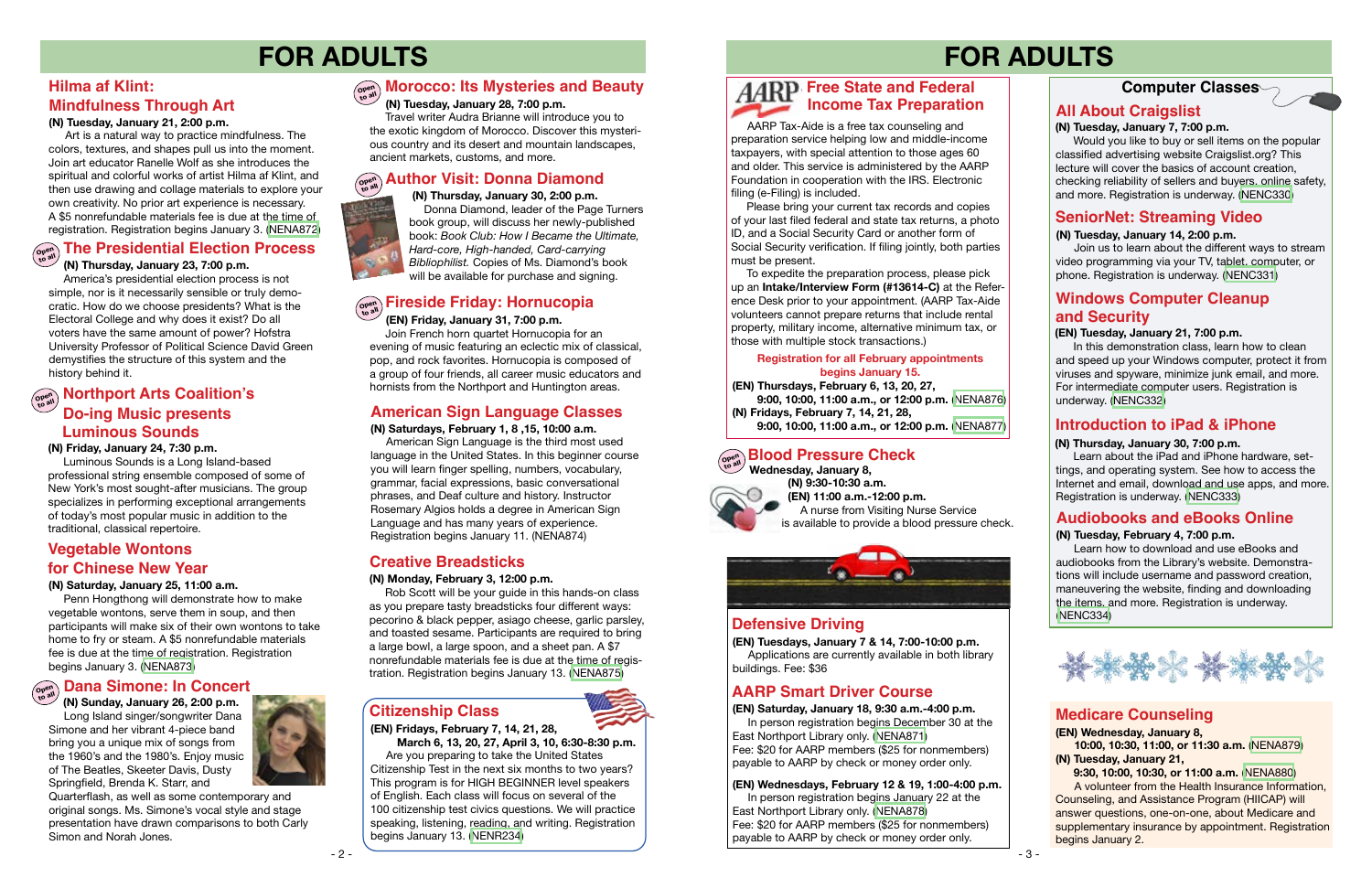# **FOR TEENS**

# **Registration for the following Teen Programs and Volunteer Opportunities begins January 3.**

 Come join our monthly Friday night program where we try different snacks and beverages from around the world. This month we will explore healthy and organic foods. [\(NENY644\)](https://search.livebrary.com/record=g1096332~S43)

# **Snack Around the World:**

*Judy*

### **Fridays, (N) January 17 and (EN) January 24, 2:00 p.m.**

Legendary performer Judy Garland arrives in London in the winter of 1968 to perform a series of soldout concerts. Rated PG-13. 119 minutes.

### **Friday Movies**



### *Downton Abbey* **Fridays, (N) January 3 and**

**(EN) January 10, 2:00 p.m.**  The continuing story of the Crawley family, wealthy owners of a large estate in the English countryside in the early 20th century. Rated PG-13. 122 minutes.



*Closed captioning will be displayed.*



# **FOR ADULTS**

**Truth Be Told (N) Thursday, January 2, 7:00 p.m.** Our nonfiction group will discuss *Milk: A 10,000-Year Food Fracas*  by Mark Kurlansky.



**(N) Monday, January 27, 7:00 p.m.** The group will discuss *Nora Webster* by Colm Tóibín.

**(N) Thursday, January 9, 2:00 p.m.** The group will discuss *Finding Dorothy* by Elizabeth Letts.

*Copies of the discussion books are available at the Northport Library Circulation Desk.* 

# **Truth Be Told**

## **Novel Ideas**

# **Page Turners**

**(EN) Wednesday, January 8, 7:00-8:00 p.m.** Help us decorate pillowcases that will be donated to children in need. ([NENY647](https://search.livebrary.com/record=g1096484~S43))

#### **(N) Thursday, January 23, 6:45-8:00 p.m.**

### **Teen Advisory Board: Pillowcase Project**

 Assist children in learning chess. A basic knowledge of the game is required. [\(NENY652\)](https://search.livebrary.com/record=g1096486~S43)

### **Chess Club Volunteers**

### **Teen Volunteer Opportunities**

*Open to students in grades 7-12.* You may choose one volunteer opportunity in addition to Teen Advisory Board and Newbery Club.

### **(N) Wednesday, January 15, 7:00-8:00 p.m.**

 Our philosophy club is a great opportunity for teens to delve into life's big questions in an enthusiastic atmosphere of free thinking, energetic exchange, and unique perspectives. [\(NENY639](https://search.livebrary.com/record=g1096334~S43))

### **Socrates Café**

### *Students in grades 10-12*

- **(N) Thursdays, February 6, 13, 27, March 5, 6:15-8:45 p.m. Registration begins January 16.**
- 

with other volunteers who provide literacy services to our community and share techniques and practices that will help your literacy student succeed. Learn about Literacy materials available in the Adult Learners

> *(March 12 will be held as a makeup day if a class needs to be cancelled due to inclement weather.)* Students can prepare for the SAT exams with teachers Jason Bernstein and Jay Berger. A nonrefundable check for \$114 payable to the Northport-East Northport Public Library must be paid within 3 days of registration. Payment includes the workbook for the SAT exam. **Your registration is not complete until payment is received.** [\(NENY651](https://search.livebrary.com/record=g1096625~S43))

### **(N) Tuesday, January 7, 11:00 a.m.**  $\left(\begin{smallmatrix} \mathsf{open} \ \mathsf{open} \end{smallmatrix}\right)$  **New York On Film**

### **SAT Preparation Workshop**

#### **(EN) Tuesdays, January 7, 14, 21, 28, February 4, 11, 25, 4:00 p.m.**

This Spanish conversation course will focus on mastering key vocabulary words to help you start conversing in Spanish immediately. Great for both beginning and intermediate Spanish language learners. Registration begins January 2. ([NENR235\)](https://search.livebrary.com/record=g1096823~S43)

# **Everyday Spanish**

# **(N) Friday, January 17, 7:00-8:30 p.m. to all** *King Kong* **Healthy and Organic**

### **(EN) Thursdays, January 9, 16, 23, 30, February 6, 27, 7:00 p.m.**

Develop your English vocabulary, grammar, reading, and pronunciation with this friendly conversation group. Registration is preferred, but drop-ins are welcome. Registration begins January 2. ([NENR232](https://search.livebrary.com/record=g1096906~S43))

# **Dynamic English**

### **(EN) Tuesday, January 14, 7:00 p.m.**

Looking to practice and improve your English language skills? Join in a fun-filled evening playing games and making new friends. Registration is preferred, but drop-ins are welcome. Registration begins January 2. ([NENR233\)](https://search.livebrary.com/record=g1096933~S43)

# **ESL Game Night**

**(N) Wednesday, January 8, 5:30-6:30 p.m.** ([NENY641](https://search.livebrary.com/record=g1096476~S43)) **(N) Wednesday, January 15, 5:30-6:30 p.m.** [\(NENY642](https://search.livebrary.com/record=g1096478~S43))

 Take a break from your homework and decorate a new journal to kick off 2020.

# **New Year's Journal Chill Out and Create:**

### **(N) Saturday, January 11, 2:00-3:00 p.m.**

 Learn how to make tasty "sushi" with a variety of confectioneries. Take home your creation in a sushi box with soy sauce (chocolate syrup) and chopsticks. ([NENY653\)](https://search.livebrary.com/record=g1096497~S43)

# **Candy Sushi**

**(EN) Tuesday, January 14, 7:00-8:00 p.m.** Join us and help create Birthday in a Bag kits for local children. ([NENY648](https://search.livebrary.com/record=g1096490~S43))

# **(EN) Saturday, January 25, 2:00-3:00 p.m.**

 Spread hope, joy, and magic to hospitalized children across America by creating uplifting, handmade cards. [\(NENY650](https://search.livebrary.com/record=g1096494~S43))

 $-5 -$ 

### **Cards for Hospitalized Children**

### **Birthday in a Bag Volunteers**

**Language Learning & Literacy**





### **(EN) Tuesday, January 28, 7:00 p.m.**

#### **Quick Reads Open to all**

 This informal reading group is designed for intermediate English language learners and for those who would like to develop their literacy skills. Pick up this month's reading selection at the East Northport Circulation Desk.

# **Literacy in Action**

### **(EN) Monday, January 13, 2:00 p.m.**

Are you a Literacy Suffolk Volunteer? Connect



collection as well as useful databases and online resources for basic literacy and English language learners. Registration begins January 2. [\(NENR236](https://search.livebrary.com/record=g1096928~S43))





### Colm. Tóibin **Ning Wide COMM**







 The most filmed city in the world—Manhattan is either for lovers or losers, depending on the mood of the directors. Join film historian Max Alvarez for a historical overview that takes us from the classic Hollywood backlot musicals, thrillers, and vintage romances to the era when moviemakers took cameras, crews, and actors into the streets of the city that never sleeps.

# **Newbery Club Volunteers: Mock Election**

 **(N) Sunday, January 19, 1:30 p.m.** See the Eighth Wonder of the World! Join film historian Larry Wolff and learn the back story of this classic movie, enjoy rare photos, and experience the film on the big screen.

# **Open**

### **(N) Saturday, January 18, 2:00-3:30 p.m.**

 Do you love to play Magic the Gathering? Bring your favorite deck to the Library to battle fellow teens in one-on-one duels. Prizes will be awarded! [\(NENY643\)](https://search.livebrary.com/record=g1096335~S43)

# **Magic the Gathering Tournament**

### **(N) Friday, January 24, 7:00-8:30 p.m.**

 If you love Nintendo, you will not want to miss this monthly meet up. This month we will be celebrating Mega Man. ([NENY645](https://search.livebrary.com/record=g1096479~S43))

# **Nintendo Night: Mega Man**

### **(N) Tuesday, January 21, 7:00-8:00 p.m.**

 Members of the Newbery Club have been busy reading books published in 2019. Join us for our 14th Annual Mock Newbery. The ballot of books under consideration is available on the Newbery Club webpage at **www.nenpl.org**. Come to the election prepared to defend your favorite books or just hear about great new books. Teens in grades 7-12 will earn one hour of volunteer credit for attending. ([NENY649\)](https://search.livebrary.com/record=g1096487~S43)

*Open to students in grades 8-12* **(N) Friday, January 31, 7:30-8:45 p.m.**

 Do you love to write? Join fellow writers to discuss your ideas and get feedback on your work. New members are always welcome. [\(NENY640\)](https://search.livebrary.com/record=g1096622~S43)

# **Teen Writers Workshop**



### **(N) Sunday, January 26, 1:30-3:30 p.m.**

 Come join your friends in this fun D & D quest to take on frozen dungeon beasts holed up in a magical ice cavern. [\(NENY646\)](https://search.livebrary.com/record=g1096952~S43)

# **Dungeons & Dragons Lite: Ice Cavern**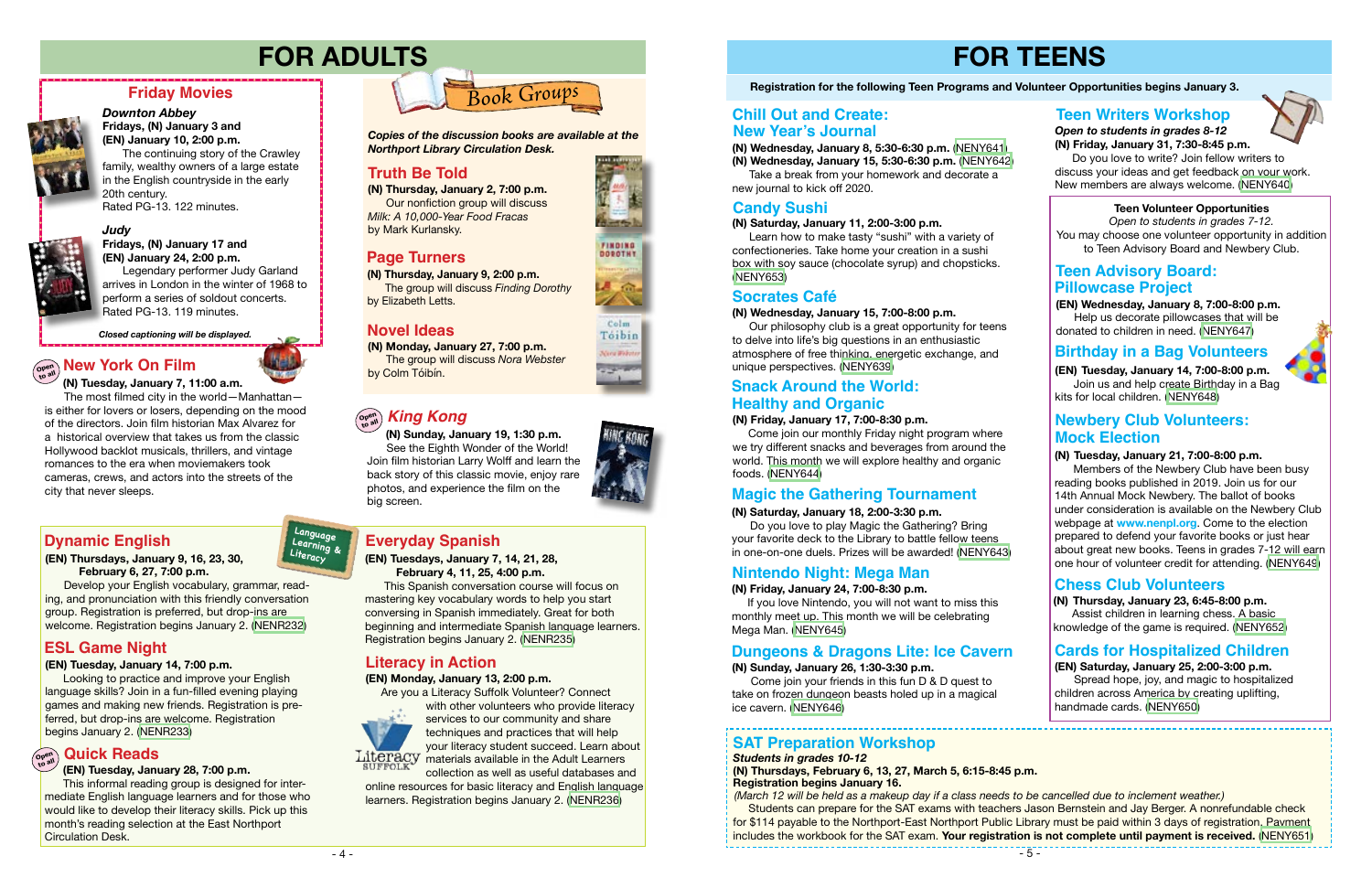

# **FOR CHILDREN**



# **FOR CHILDREN**



 **(N) Tuesday, January 21, 7:00 p.m.** *Children in grades 4 and up*

**Members of the Newbery Club have** been busy reading books published in 2019. Join us for our 14th Annual Mock Newbery Election. The ballot of books

under consideration is available on the Newbery Club webpage. Come to the election prepared to defend your favorites or just to hear about great new books. (60 min.) No registration required.

# $\lim_{\delta\rightarrow 0}$  Chess Club



**(N) Tuesdays, January 21, 28, February 4, 10:00 a.m.** 

*Children 2-5 years with adult; siblings welcome* You and your child will enjoy fun and educational activities designed to encourage early reading, math, and school readiness skills. (60 min.) ([NENJ861\)](https://search.livebrary.com/record=g1095288~S43)

### **Sing and Play**

### **(EN) Mondays, January 27, February 3, 10,**

**10:00 a.m.** [\(NENJ863\)](https://search.livebrary.com/record=g1095311~S43) **or 11:00 a.m.** [\(NENJ864\)](https://search.livebrary.com/record=g1095313~S43) *Children 1-3 years with adult; siblings welcome*

 Have fun with Molly Mouse. Sing songs and rhymes while using scarves, bells, balls, and more. (30 min.)

### **Programs for families**

**Registration for the following Road to Reading series programs begins January 2. (***One series program per child please***)** 

### **Time for Tots**

**Independent program**

#### **(EN) Tuesdays, January 21, 28, February 4, 11, 1:00 p.m.**

*Children 4-5 years; independent*

This independent program encourages the development of your child's early literacy skills with stories, songs, and more. (40 min.) ([NENJ865](https://search.livebrary.com/record=g1095265~S43))

### **Preschool Storytime**

### **Babies Boogie**

### **(EN) Friday, January 10, 10:00 a.m.**

*Children 6-23 months with adult; siblings welcome*

 Your little musician will be singing and moving to songs from around the world and keeping the beat with props and musical instruments. (45 min.) Registration begins December 19. [\(NENJ854\)](https://search.livebrary.com/record=g1095254~S43)

 **(N & EN) Fridays, January 17, 24, 31, 10:00 a.m.** *Children birth-5 years with adult*; *siblings welcome*  Stop by for this drop-in storytime. We will read

stories, sing songs, share rhymes and fingerplays, and have fun in this interactive program. (30 min.)

# $\frac{\partial \mathbf{p}}{\partial \mathbf{p}}$  Newbery Club: Mock Election

# **drop in Books a Poppin'**

## **Toddlers Tango**

**(EN) Friday, January 10, 11:00 a.m.**

*Children 2-4 years with adult; siblings welcome* Clap your hands and stomp your feet in this high-

energy music and movement program. (45 min.) Registration begins December 19. [\(NENJ855\)](https://search.livebrary.com/record=g1095257~S43)

# $\sum_{\text{div }\Phi}\sum_{\text{max}}$  **Sensory Fun**

# **Design a Bookmark Contest:**

 Children in grades K-5 are invited to submit their original designs for our Annual Design a Bookmark Contest. Entry guidelines and forms are available in the Children's Room. Twelve winning designs will be selected to decorate monthly bookmarks for the upcoming year. The deadline for entries is February 4. Winners will be announced in the April Newsletter.

 All participants are invited to a reception on Tuesday, March 3 at 7:00 p.m. to celebrate their creativity and enjoy a drawing workshop with a visiting art teacher.

**January 2 - February 4**

# **Paws to Read**

 **(N) Thursday, January 16, 6:30, 6:45, 7:00, or 7:15 p.m.** *Children in grades 1-5*

 Dogs are great listeners and provide a calming environment for kids to read aloud. Fetch a good book and sign up for a 15-minute reading session with a certified therapy dog. Registration begins January 2. [\(NENJ869\)](https://search.livebrary.com/record=g1095727~S43)

### **From Sap to Syrup**

# **(N) Wednesday, January 15, 4:00 p.m.**

*Children in grades 3-5*

 Did you know that you can make maple syrup right here in our community? In this fun, interactive program, kids will discover the science, history, math, and Native American lore behind this tasty treat. (60 min.) Registration begins January 2. ([NENJ868](https://search.livebrary.com/record=g1095980~S43))

### **Tricks of the Trade**

**(N) Friday, January 31, 7:00 p.m.** *Children in grades 2-5*

 Discover the secrets behind baffling illusions and meet other kids who love magic. Bring your own magic trick and get performance tips from a professional magician. (45 min.) Registration begins January 10. [\(NENJ873\)](https://search.livebrary.com/record=g1096006~S43)

**Program for children and accompanying adult; no siblings please** 

### **(N) Wednesdays, January 22, 29, February 5, 10:00 a.m.**

*Children birth-23 months with adult; no siblings* **Bounce along to nursery rhymes and songs in** this one-on-one storytime for young children. (30 min.) ([NENJ862](https://search.livebrary.com/record=g1095289~S43))

### **Mother Goose Rhyme Time**

**(N) Thursdays, January 16, 23, 30, February 6, 10:00 a.m.**

*Children 1-3 years with adult; siblings welcome*

 Child development experts are on hand to answer your questions while your children enjoy a room full of toys and an open-ended art activity, followed by an interactive storytime. (60 min.) [\(NENJ860](https://search.livebrary.com/record=g1095286~S43))

### **1, 2, 3, Learn with Me**

**(EN) Wednesdays, January 15, 22, 29, February 5, 12, 10:00 a.m.**

*Children birth-3 years with mother; siblings welcome*

This weekly discussion for moms, led by a trained facilitator, will introduce various topics and activities that celebrate and explore motherhood while your children play with toys beside you. (90 min.) Due to the unique nature of this program, we are unable to accommodate drop-ins. Registration begins January 2. [\(NENJ859\)](https://search.livebrary.com/record=g1095250~S43)

### **Moms' Group**

**(EN) Monday, January 6, 10:00 a.m.**

*Children 6-23 months with adult; no siblings*

 Develop your child's early literacy and gross motor skills in this active music and movement program. (30 min.) Registration begins December 19. [\(NENJ856\)](https://search.livebrary.com/record=g1095259~S43)

### **Snow Babies**

### **(N) Thursday, January 9, 10:00 a.m.**

*Children 2-5 years with adult; siblings welcome*

 Kids will go bananas for this high-energy musical duo that will have them singing, dancing, and playing along on instruments. (45 min.) Registration begins December 19. ([NENJ858](https://search.livebrary.com/record=g1095975~S43))

## **BenAnna Band Family Concert**

### **(N) Monday, January 13, 11:00 a.m.**

*Children 3-6 years with adult; siblings welcome* Participate with your child in a storytime followed by a hands-on experience designed to stimulate the senses. (45 min.)

# **"Shiver Me Timbers" Storytime**

*Children birth-5 years with adult; siblings welcome* Ahoy matey! Wear your favorite pirate PJs and we will read adventurous tales and sing a shanty or two. (30 min.)



#### **(EN) Tuesday, January 14, 7:00 p.m. in**

Registration for Children's and Teen Programs is limited to Northport-East Northport Public Library cardholders. Preference is given to NENPL cardholders for Adult programs and Children's drop-in programs.

 **(N) Thursday, January 23, 7:00 p.m.** *Children in grades 2-6*

 Chess is a fun yet scholarly game that enhances thinking, inquiry, risk, reflection, and open-mindedness. Players may enter a raffle for a chess set made using our 3D printer! (45 min.)

**(EN) Saturday, February 1, 3:00 p.m.** *Children in grades K-5*



 Create fun and delicious Groundhog Day treats using cookies, pudding, and marshmallows. Each participant will make two dessert cups. (60 min.) Registration begins January 11. [\(NENJ874\)](https://search.livebrary.com/record=g1093983~S43)

# **Candygramming**

### **(N) Friday, February 7, 7:00 p.m.**

*Children in grades 3-5*

 Celebrate Valentine's Day by writing poetry using candy! We will have lots of CHUCKLES and MOUNDS of fun! (60 min.) Registration begins January 17. ([NENJ875](https://search.livebrary.com/record=g1095900~S43))

# **Wild A-"Bot" You**

# **Groundhog Day Dessert Cups**

### **(N) Tuesday, February 11, 4:00 p.m.**

*Children in grades K-2* After an unconventional Valentine's Day storytime, children will make a 3D robot craft that they can give to someone special. (40 min.) Registration begins January 28. [\(NENJ879\)](https://search.livebrary.com/record=g1096211~S43)

# **Baby Signing Time**

### **(N) Thursday, February 13, 10:00 a.m.**

*Children birth-23 months with adult; siblings welcome*

 Learn some basic signs with your baby to enhance their developing communication skills. (45 min.) Registration begins January 30. [\(NENJ876\)](https://search.livebrary.com/record=g1095976~S43)